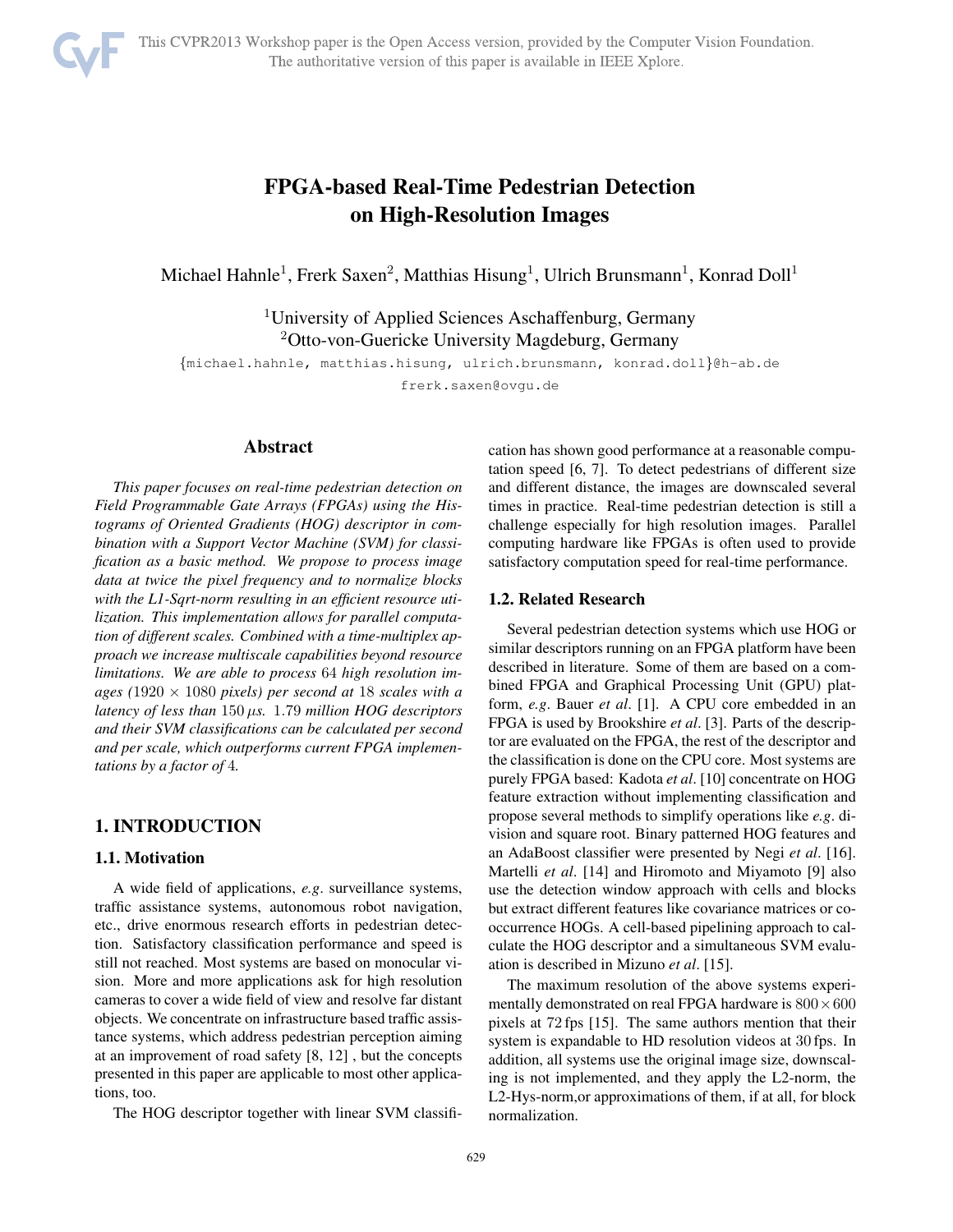

Figure 1. Calculation steps of the HOG descriptor

## 1.3. Our Contribution

The main contributions of this paper are: (1) We process data at twice the pixel frequency and (2) normalize HOG blocks with the L1-Sqrt-norm. Both aspects result in a very efficient resource utilization and high throughput. (3) The efficient resource utilization allows for several parallel instantiations of processing pipelines for multiscale pedestrian detection. We propose a time-multiplex method resulting in the computation of more scalings than allowed by the resource limits. (4) Experimental results show that the system runs with HD resolution images at 64 fps at 18 scales.

## 1.4. Overview

The paper is organized as follows: In Section 2 we explain the basics of our HOG and SVM based algorithm. The hardware architecture and the details of the implementation are described in Section 3. In Section 4 we present the experimental results before we summarize the main conclusions and discuss open issues in Section 5.

## 2. ALGORITHM

Our method is based on the HOG descriptor followed by an SVM classification as proposed by Dalal and Triggs [6]. Image based pedestrian detection is performed using a sliding window approach: By sliding a detection window of constant size ( $64 \times 128$  pixels) from top left to bottom right the entire image is analyzed for pedestrians.

The analysis consists of two parts: First, a descriptor is calculated for each detection window by using the HOGalgorithm. Afterwards, the descriptors are classified applying an SVM. In the following sections we describe the details of both parts putting emphasis on our implementation.

#### 2.1. Histograms of Oriented Gradients Descriptor

Fig. 1 shows the steps necessary for computing the HOG descriptor. For each pixel  $(x, y)$  in the input image I the two-dimensional gradient  $G(x, y) = (G_x(x, y), G_y(x, y))$ is determined. The gradient magnitude  $|G(x, y)|$  and gradi-



Figure 2. Division of the detection window into blocks and cells

ent angle  $\phi(x, y)$  at position  $(x, y)$  are given by

$$
|G(x,y)| = \sqrt{G_x(x,y)^2 + G_y(x,y)^2}, \quad (1)
$$

$$
\tan\left(\phi(x,y)\right) = \frac{G_y(x,y)}{G_x(x,y)}.\tag{2}
$$

The detection window is divided into non overlapping cells (Fig. 2) with a size of  $8 \times 8$  pixels. Four neighbouring cells form a block. The blocks have a horizontal and vertical overlap of one cell. This results in  $7 \cdot 15 = 105$  blocks in a detection window.

For each cell a histogram is generated by defining 9 bins for the gradient angle and accumulating weighted gradient magnitudes in each of the bins. Concatenating the histograms of cells contained in a block delivers a block histogram with  $4 \cdot 9 = 36$  elements.

To improve detection quality, the gradient magnitudes at the boundary area of the blocks are weighted less than the centered ones. Hence, the gradient magnitudes in a block  $|G|_{Block}$  are multiplied with a 16×16 sized Gaussian matrix  $F_q$ 

$$
|G|_{Gaussian} = F_g \circ |G|_{Block},\tag{3}
$$

where ○ denotes the multiplication element by element and  $\sigma = 8$  [6].

The weighted magnitudes are added per bin to get the histogram elements.

For better invariance to illumination and contrast changes the block histograms  $v$  are normalized.

We use the L1-Sqrt-norm

$$
\underline{v} \to \sqrt{\frac{\underline{v}}{\|\underline{v}\|_1 + \epsilon}}.\tag{4}
$$

This, compared to the L2-norm, avoids squaring the histogram elements leading to an efficient implementation (see Sec. 3.3) without reducing the detection rate significantly (see Fig. 4 in [6]).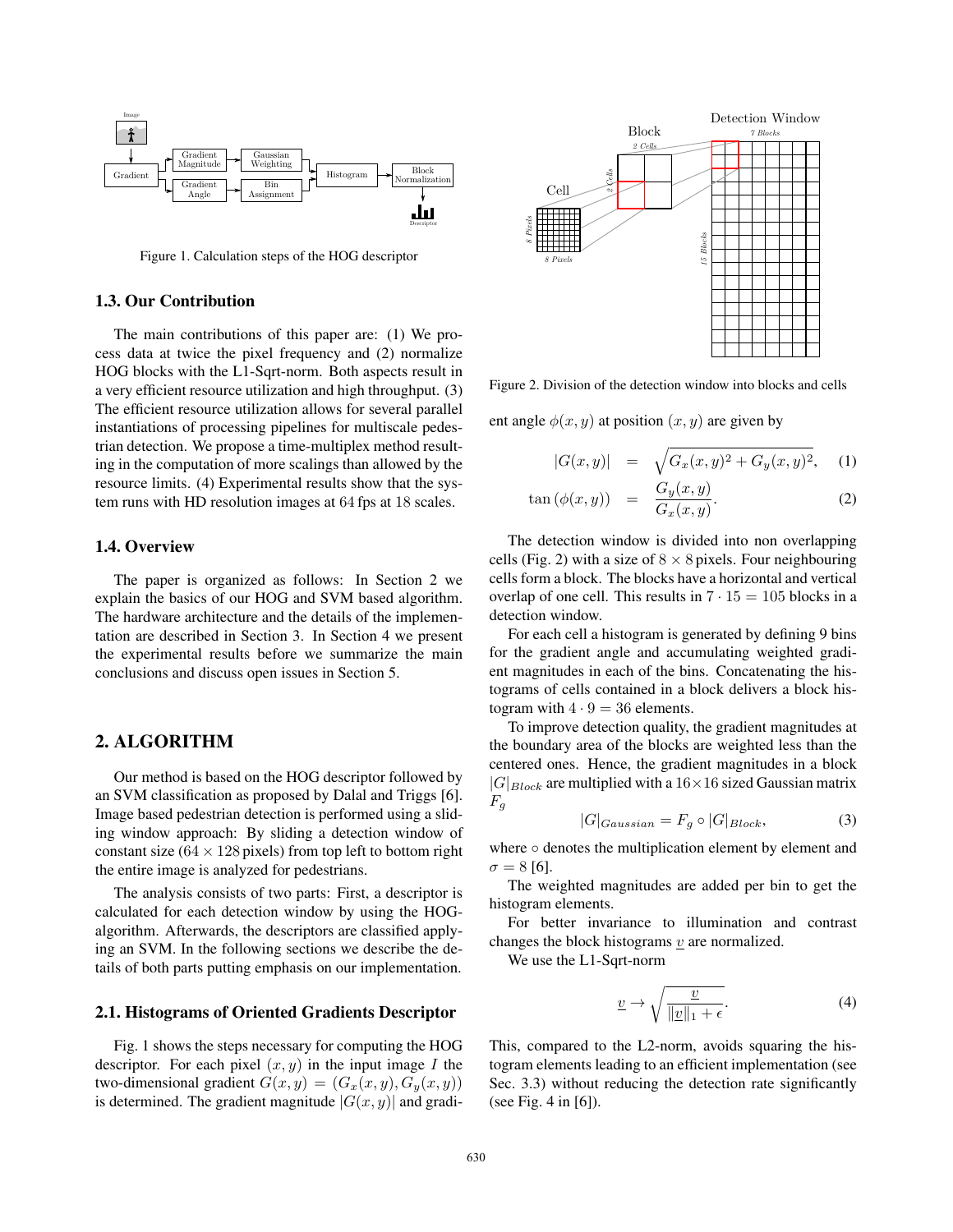

Figure 3. System overview with multiple scales and additional FI-FOs for the time-multiplex extension

Finally, all 105 block histograms are concatenated to get the  $105 \cdot 36 = 3780$ -dimensional HOG descriptor x.

#### 2.2. Classification with a Support Vector Machine

For classification of the HOG descriptors we are using a linear SVM, which evaluates

$$
y(\underline{x}) = \underline{w}^T \cdot \underline{x} + b. \tag{5}
$$

The weight vector  $\underline{w}$  and the bias b are determined during the training phase of the SVM. If  $y(x) > 0$ , a pedestrian is detected, otherwise no pedestrian is detected.

# 3. IMPLEMENTATION

Our implementation uses a cell based approach similar to Mizuno *et al*. [15]: instead of calculating the entire descriptor for all detection windows one after another, we create all cell and block histograms in a first step. Since a block is part of 105 detection windows, we avoid multiple histogram calculations for one block. In a second step the detection window descriptors are composed of them. This is an essential aspect of our real-time FPGA implementation with high throughput.

The design is highly modularized to increase the flexibility for configuration and extension. In this chapter we describe the fundamental modules in detail with respect to their functionality and implementation.

#### 3.1. System Overview

Fig. 3 shows the complete design including the multiscale and time-multiplex extension. Each scale consists of a scaling module, a HOG module for the calculation of the descriptors, and an SVM module for classification. The FI-FOs and the serialization module are introduced to convert the classification outputs into the desired data format for further processing.

#### 3.2. Scaling

The input image is downscaled by using bilinear interpolation because several scales significantly improve the detection rate in practice.

## 3.3. Descriptor Calculation (HOG)

Fig. 4 shows the structure of our HOG descriptor implementation. The calculation steps are labelled according to Fig. 1. The details are described below.

#### 3.3.1 Gradient

The Gradient module consists of a row buffer, a shift register and two subtractors for parallel calculation of the horizontal, and vertical gradient components  $G_x$  and  $G_y$ .

Afterwards  $G_x$  and  $G_y$  are transferred to the core clock domain via the clock domain crossing module. The core clock frequency is twice the pixel clock frequency. This frequency doubling results in an enormous resource reduction for the following modules because one operator can process two operations.

#### 3.3.2 Gradient Magnitude and Bin Assignment

For calculating the gradient magnitude  $G_x$  and  $G_y$  are squared and added. From this sum the square root is extracted. By serializing the multiplication one multiplier can be saved.

To avoid a resource expensive division for determining  $tan (\phi(x, y))$ , the angle calculation is combined with the bin assignment [1, 4]. The assignment of a gradient to a bin can be done by multiplying  $|G_x|$  with constant values and comparing it with  $|G_y|$ . *E.g.*, *G* is assigned to Bin 1 (0° - $20°$ ) if

$$
0 \le \frac{|G_y|}{|G_x|} < \tan(20^\circ). \tag{6}
$$

We multiply with  $|G_x|$  and get

$$
\tan(0^\circ) \le |G_y| < \tan(20^\circ) \cdot |G_x|.\tag{7}
$$

If this inequality holds, the gradient gets assigned to Bin 1. To avoid floating point arithmetic in the FPGA implementation, the constants can be approximated by a fraction

$$
\tan(20^\circ) \approx \frac{4}{11}.\tag{8}
$$

Now the inequality can be written using only integer values:

$$
0 \le |G_y| \cdot 11 < |G_x| \cdot 4. \tag{9}
$$

For every bin a similar inequality has to be checked for the gradient assignment. Again, the doubled core clock frequency allows for serializing multiplications and results in half the multipliers.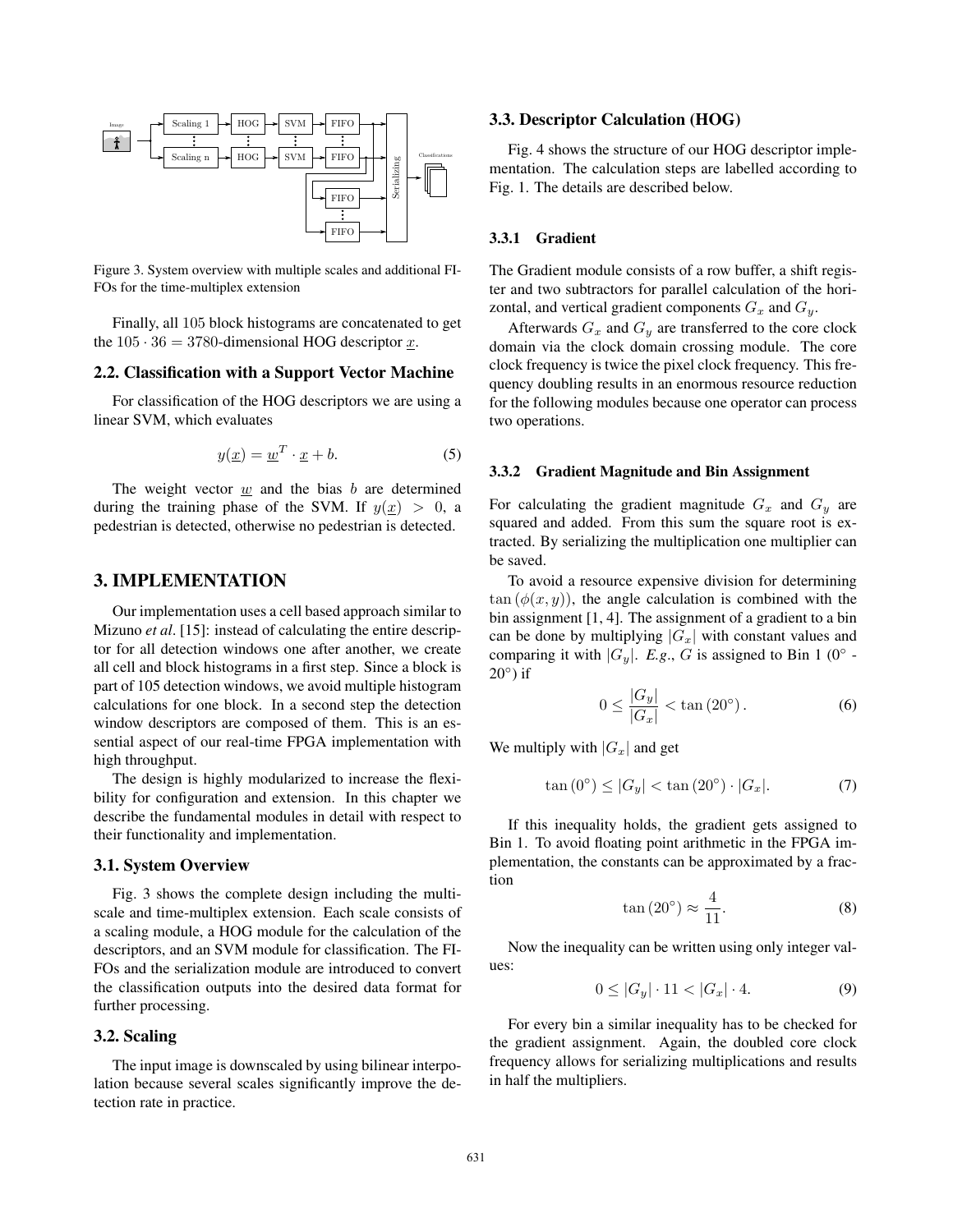

Figure 4. Structure of the HOG implementation

### 3.3.3 Gaussian Weighting

The Gaussian weighting of the gradient magnitudes within a block is achieved by multiplying them with precalculated values of a Gaussian filter matrix saved in a ROM. Because every cell is part of four overlapping blocks with a different position within these blocks, each cell is multiplied element by element with the four  $8 \times 8$  pixel sized parts  $F_{q1}$  -  $F_{q4}$  of the Gaussian filter matrix

$$
F_g = \left[ \begin{array}{cc} F_{g1} & F_{g2} \\ F_{g3} & F_{g4} \end{array} \right],\tag{10}
$$

$$
\forall j \in \{1, 2, 3, 4\} : |G|_{Gaussian,j} = F_{gj} \circ |G|_{Cell}. \quad (11)
$$

The proposed method results in 4 multiplications per pixel clock cycle or 2 multiplications per core clock cycle.

#### 3.3.4 Block Histogram Creation

To create a cell histogram, the weighted gradient magnitudes are added for each bin. Then four cell histograms are concatenated to get the final block histogram.

The calculation of the cell histograms is processed over the whole image width. Three lines of cell histograms are stored in a RAM module – two for the output of the block histograms and a third one as current input line where the input data is is accumulated.

The input decoder (left to the RAM module in Fig. 4 generates the read and write addresses for the RAM module and controls the memory access. The output decoder (right to the RAM module in Fig. 4) sequentially reads the four corresponding cell histograms for each block from the memory and sends it to the normalization module. It is also in charge of erasing the memory cells after the cell histograms have been read.

#### 3.3.5 Normalizing

To obtain the L1-Sqrt-norm (see Eqn. 4), we calculate the sum of all elements of the four cell histograms  $||\underline{v}||_1$  plus  $\epsilon$  (we choose  $\epsilon$  to be the smallest positive value), which takes 36 clock cycles.

Instead of dividing every element by  $(\|\underline{v}\|_1 + \epsilon)$ , we multiply each element with the inverse:

$$
\underline{v} \cdot \left(\frac{1}{\|\underline{v}\|_1 + \epsilon}\right). \tag{12}
$$

The computation of the inverse has to be done only once per block which reduces its resources to approximately a quarter of a fully pipelined divider and requires another 33 clock cycles. In addition, we need 36 clock cycles to reinitialize the RAM module with zero values.

Every cell histogram is based on  $8 \cdot 8 = 64$  pixels, which corresponds to 64 pixel clock cycles or 128 core clock cycles available for real-time data processing. This means that we have  $128 - 36 - 33 - 36 = 23$  core clock cycles left for multiplying the 36 block histogram elements with the value  $\frac{1}{\|w\|_1+\epsilon}$ . We perform two simultaneous memory read accesses and two multiplications. These operations require 18 clock cycles which satisfies the requirement of less than or equal 23 clock cycles.

After that the square root is extracted in a pipeline and the results are stored in an output buffer until the entire block histogram is normalized and  $\underline{x}_B$  is available.

A similar analysis to L2-norm shows that the square root, which takes 7 clock cycles, has to be extracted before each element of the histogram can be multiplied by the inverse. This means that the number of clock cycles left for multiplying the elements are less than 18 and we would need more multipliers and more memory accesses making the design much more complex and resource consuming.

#### 3.4. Classification (SVM)

The SVM evaluates the equation:

$$
y(\underline{x}) = \underline{w}^T \cdot \underline{x} + b. \tag{13}
$$

The weight vector  $w$  and the bias  $b$  are constant for all evaluations. w is stored in a ROM on the FPGA.

Eqn. 13 can be rewritten using the 105 block histograms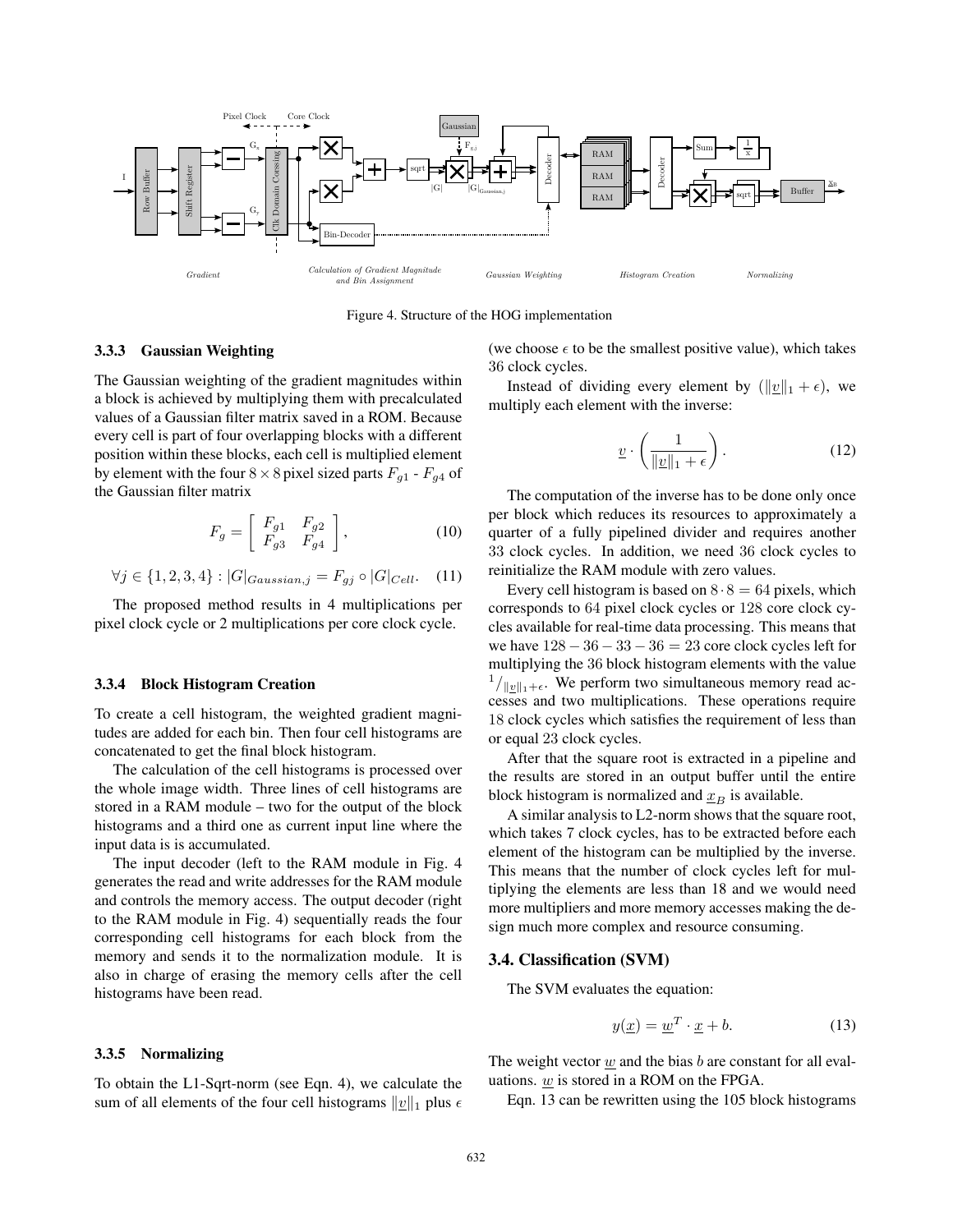

Figure 5. Structure of the SVM implementation

 $x_{Bi}$  belonging to a detection window:

$$
y(\underline{x}) = \underline{w}^T \cdot \underline{x} + b = \sum_{i=1}^{105} \left( \underline{w}_i^T \cdot \underline{x}_{Bi} \right) + b,\qquad(14)
$$

with

$$
\underline{x}^T = \begin{bmatrix} \underline{x}_{B1}^T & \underline{x}_{B2}^T & \dots & \underline{x}_{B105}^T \end{bmatrix}, \qquad (15)
$$

$$
\underline{w}^T = \begin{bmatrix} \underline{w}_1^T & \underline{w}_2^T & \dots & \underline{w}_{105}^T \end{bmatrix} . \tag{16}
$$

To evaluate  $y(x)$  for one detection window, we need the histograms of all blocks belonging to it. To avoid the huge amount of memory needed for storing all the block histograms until the last block histogram of the detection window has been processed, we calculate portions  $\underline{w}_i^T \cdot \underline{x}_{Bi}$  of<br>the dot product and store the resulting scalars for each block the dot product and store the resulting scalars for each block as described in detail below:

We consider all detection windows overlapping a block. In each detection window and in the corresponding descriptor the block histogram  $x_B$  has a different position j and gets  $x_{B1}$  to  $x_{B105}$ . The part of the vector w corresponding to position j is  $\underline{w}_j$ . The detection window in which  $\underline{x}_B$  is located at position j is denoted as  $k(j)$ . A dot product has to be calculated of a block histogram  $\underline{x}_B$  and each of the 105 parts of the vector  $\underline{w}_1$  to  $\underline{w}_{105}$  resulting in contributions to 105 detection windows. These dot products are then added to the current intermediate total  $y_{k(j)}$  of the detection window  $k(j)$ :

$$
\forall j \in \{1,\ldots,105\} : y_{k(j)} \leftarrow y_{k(j)} + \underline{w}_j^T \cdot \underline{x}_B. \tag{17}
$$

An overview of the hardware implementation following this approach is shown in Fig. 5. It contains the module for the dot product calculation, an address decoder handling the RAM accesses, an adder for the intermediate totals, and an adder for the bias. By checking the sign bit of  $y(x)$ , the class correspondence of the specific classification window can be determined.

The SVM outputs the position of the detection window in the unscaled input image, the width and height of the unscaled window and  $y(x)$  for each positive pedestrian detection.

#### 3.5. Multiscale Approach

To perform multiscale detection several processing pipelines are instantiated in parallel. Every scaling module is configured to provide a different scale. The positive detections from the outputs of the SVMs have to be serialized for transmission. A FIFO behind each SVM module buffers the detection results (Fig. 3). A serializing module requests detection data from the FIFOs in turn and converts them into the desired output format, *e.g*. a byte stream.

#### 3.6. Time-Multiplex Approach

To process about 20 different scalings as usually done in applications, there either have to be many processing pipelines in parallel or the image has to be stored and looped multiple times through one pipeline using different scales. The first alternative requires a large amount of resources, which in many cases are not available, the second one conflicts with the given real-time requirements. We use a combination of both alternatives and develop it further to meet the resource and real-time requirements: At an image frequency of 50 fps there are 20 ms between two images. Considering the infrastructure based camera setup, even at a fast walking speed a pedestrian is moving only a few pixels from one image to the next. This means: If a pedestrian has been detected in an image, we can assume that the pedestrian is detected in the same detection window in the next image. Based on this we use different scales for detecting pedestrians in the next image. All detections of an image can be finally determined by combining the detections of the current and the last image. Experimental and theoretical analysis show that we can combine detections not only from two images but also from three images.

In our case we use 18 scales. Instead of processing every image with 18 scales in parallel requiring resources for all the scales, we process the first image with scales  $1 - 6$ , the second image with scales  $7-12$ , the third image with scales 13−18, the forth image again with scales 1−6 and so forth.

This time-multiplex approach is implemented by reconfiguring the scaling modules after each image. Thus, multiple scales can be processed with the same pipeline. To combine all scales for every image, the detection results of the last images are looped through a FIFO cascade whose length depends on the number of scalings. The output data of the single cascade steps are then also sent to the serializing module for output (Fig. 3).

## 4. EXPERIMENTAL RESULTS

Our test system consists of a Full-HD camera Prosilica  $GX1910<sup>1</sup>$  triggered to deliver 50 fps with 8 bit grayscale. The image data are transferred via GigE to an XpressGen2V5-200 FPGA Board<sup>2</sup> with a Xilinx Virtex<sup>®</sup>-5 FPGA (XC5VFX200T). A GigE Vision Core<sup>3</sup> receives

<sup>1</sup>http://www.alliedvisiontec.com/

<sup>2</sup>http://www.plda.com/

<sup>3</sup>http://www.s2i.org/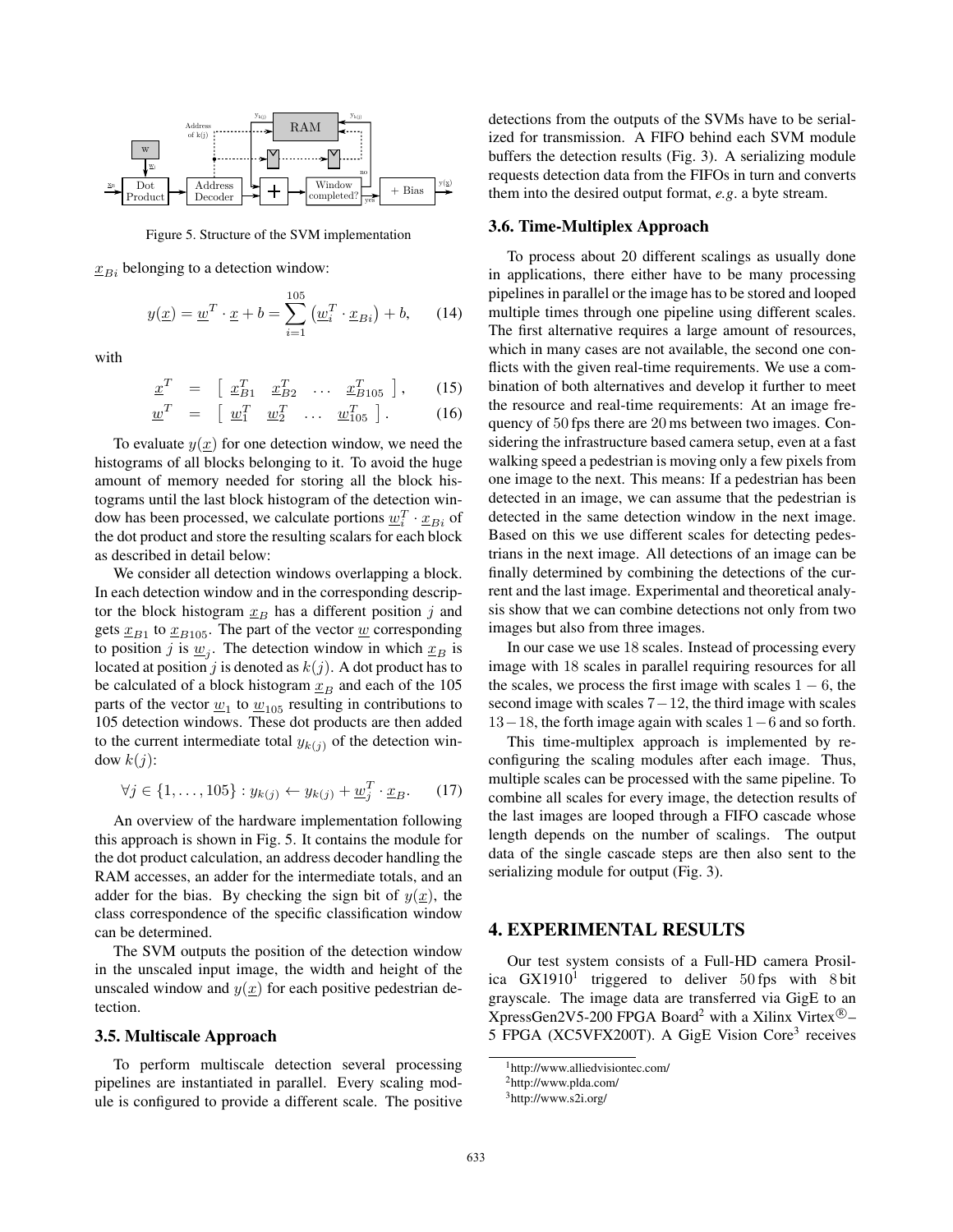|                 | Scaling | <b>HOG</b> | <b>SVM</b> |
|-----------------|---------|------------|------------|
| # of registers  | 1 861   | 3642       | 1 534      |
| # of LUTs       | 1 177   | 3 9 2 4    | 1 264      |
| # of DSP blocks |         | 12         | 37         |
| memory (kBit)   | 36      |            | 252        |

Table 1. Resources for Scaling, HOG, and SVM modules

|                 | Design  | Available | Utilization |
|-----------------|---------|-----------|-------------|
| # of registers  | 42.987  | 122 880   | 34 $%$      |
| $#$ of LUTs     | 38 535  | 122 880   | 31 %        |
| # of DSP blocks | 357     | 384       | $92. \%$    |
| memory (kBit)   | 7 1 2 8 | 16416     | $43\%$      |

Table 2. Resources and load for a Xilinx Virtex $\mathbb{R}$ –5 FPGA (XC5VFX200T) with 6 scales in parallel and 3 scale sets in time multiplex

the data and converts it to a pixel stream, which is analyzed by our pedestrian detection module. The results together with the input image are transferred by a PCIe Core<sup>2</sup> using DMA to a PC for further processing. Further information about the system setup and its components can be found in [8, 11].

#### 4.1. Resources

Table 1 lists the resources for the scaling, HOG and SVM modules for one processing pipeline at scale 1 (unscaled Full-HD input image). Table 2 shows the resources and the resource utilization for the complete design.

Because the DSP blocks are the limiting factor, we tried to minimize them in all modules. Using the clock frequency doubling approach the number of DSP blocks was reduced significantly for the HOG calculation. Especially the normalization needs much less resources because 128 clock cycles are available instead of only 64, which allows the highly serialized calculations as described above.

A comparison to other FPGA implementations is presented in Table 3. Compared to the implementation from Mizuno *et al*. [15], which also targets a resolution of  $1920 \times 1080$  pixels, we use significantly less LUTs, Registers and DSPs. We need about twice the memory than Mizuno *et al*. [15] but this is not the limiting factor in resource utilization of this system. Although we use only a small amount of resources, we achieve about twice the throughput (64 fps). Even if we compare our system to other implementations targeting  $640 \times 480$  pixels, we use less resources in most cases at the highest frame rate.

## 4.2. Real-Time Capability

The implementation is optimized for a pixel clock frequency of 133 MHz and a core clock frequency of 266 MHz. The maximum frequency of the core clock is approximately



Figure 6. Comparison of the detection rate based on the INRIA person dataset[5]

270 MHz. Hence, the maximum image frequency is 64 fps at a resolution of  $1920 \times 1080$  pixels (Table 3). This was experimentally verified using video files transferred to the FPGA via PCIe. The table shows, that no other implementation achieves this frequency. At the first scale,

$$
\left(\frac{1920}{8} - 7\right) \cdot \left(\frac{1080}{8} - 15\right) \cdot 64 = 1789\,440\quad(18)
$$

classification windows are classified per second. We shift the detection window not pixel by pixel but cell by cell. The number of detection windows can be calculated by dividing the image width and height by the cell width 8. Because a detection window consists of  $8\times16$  cells and no window exceeds the image boundaries, 7 detection windows in width and 15 in height have to be subtracted in Eqn. 18. That exceeds current implementations [2, 13, 15, 16] by more than a factor of 4.

The latency of the implementation varies depending on the scale. Hardware simulation shows a latency of about  $150 \,\mu s$  for the unscaled image. Latencies for all other scales are shorter because the images are smaller.

## 4.3. Detection Rate

To evaluate the detection rate, the FPGA implementation was trained with the INRIA person dataset [5] and compared to a CPU implementation (original R-HOG [6] with a linear SVMlight-SVM). The results are shown in Fig. 6. There is a 6% higher miss rate at  $10^{-3}$  FPPW than the R-HOG. Experiments with a Matlab reference model having the same behavior as the FPGA implementation show that this is mainly caused by omitting the trilinear interpolation during the histogram creation and the rounding of the calculations (especially within the normalization).